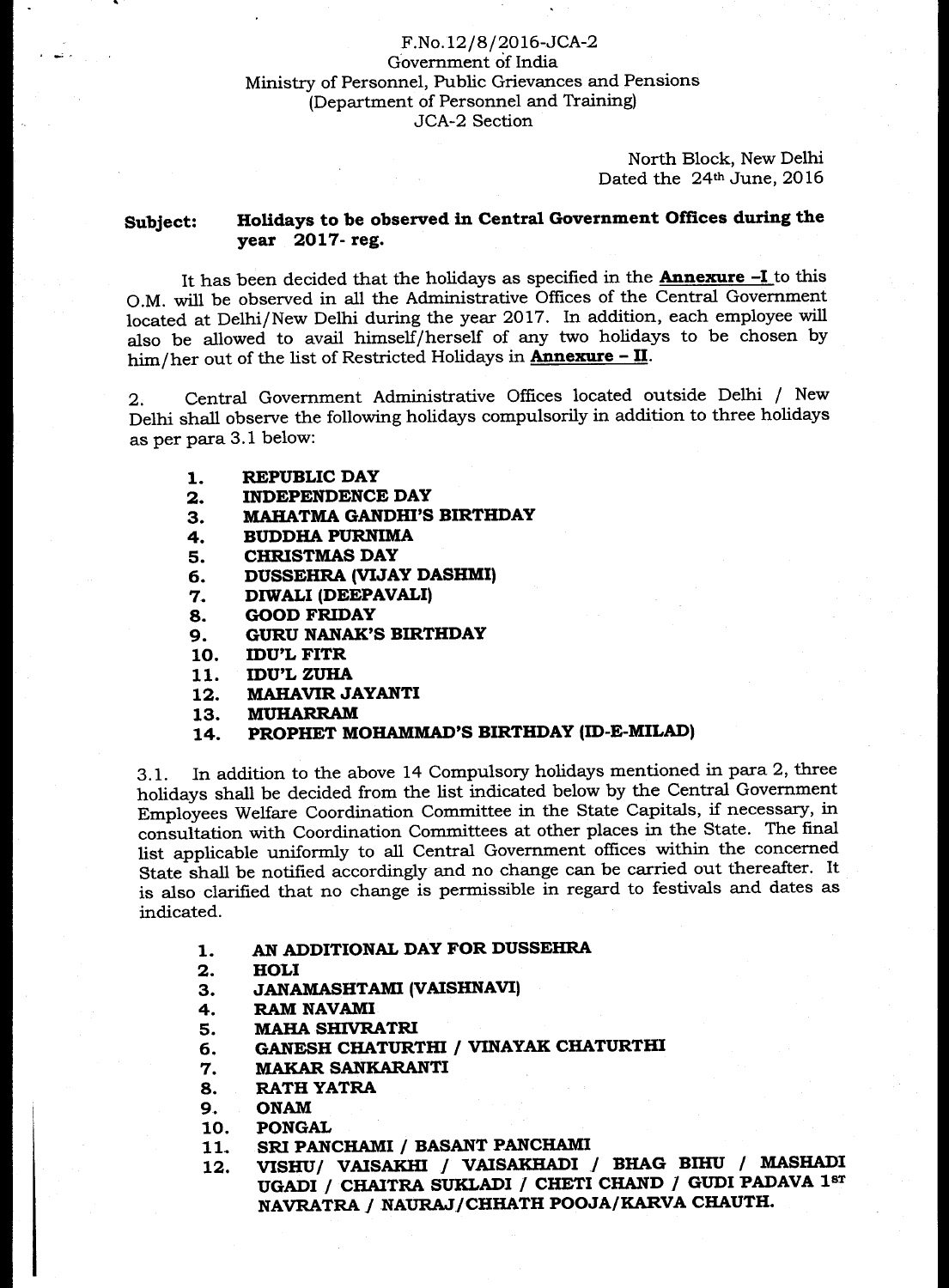3.2 No substitute holiday should be allowed if any of the festival holidays initially declared subsequently happens to fall on a weekly off or any other non-working day or in the event of more than one festivals falling on the same day.

4. The list of Restricted Holidays appended to this O.M. is meant for Central Government Offices located in Delhi / New Delhi. The Coordination Committees at the State Capitals may draw up separate list of Restricted Holidays keeping in view the occasions of local importance but the 9 occasions left over, after choosing the 3 variable holidays in para 3.1 above, are to be included in the list of restricted holidays.

5.1 For offices in Delhi / New Delhi, any change in the date of holidays in respect of Idu'l Fitr, Idu'l Zuha, Muharram and Id-e-Milad, if necessary, depending upon sighting of the Moon, would be declared by the Ministry of Personnel, Public Grievances and Pensions after ascertaining the position from the Govt. of NCT of Delhi (DCP, Special Branch, Delhi Police).

5.2 For offices outside Delhi / New Delhi, the Central Government Employees Welfare Coordination Committees at the State Capitals are authorised to change the date of holiday, if necessary, based on the decision of the concerned State Governments / Union Territories, in respect of Idu'l Fitr, Idu'l Zuha, Muharram and Id-e-Milad.

5.3 It may happen that the change of date of the above occasions has to be declared at a very short notice. In such a situation, announcement could be made through P.I.B/T.V./A.I.R./ Newspapers and the Heads of Department / Offices of the Central Government may take action according to such an announcement without waiting for a formal order, about the change of date.

6. During 2017, Diwali (Deepavali) falls on Thursday , October 19, 2017 (Ashvina 28). In certain States, the practice is to celebrate the occasion a day in advance, i.e., on "Narakachaturdasi Day". In view of this, there is no objection if holiday on account of Deepavali is observed on- "Naraka Chaturdasi Day (in place of Deepavali Day) for the Central Government Offices in a State if in that State that day alone is declared as a compulsory holiday for Diwali for the offices of the State Government.

7. Central Government Organisations which include industrial, commercial and trading establishments would observe upto 16 holidays in a year including three national holidays viz. Republic Day, Independence Day and Mahatma Gandhi's birthday, as compulsory holidays. The remaining holidays / occasions may be determined by such establishments / organisations themselves for the year 2017, subject to para 3.2 above.

8. Union Territory Administrations shall decide the list of holidays in terms of Instructions issued in this regard by the Ministry of Home Affairs.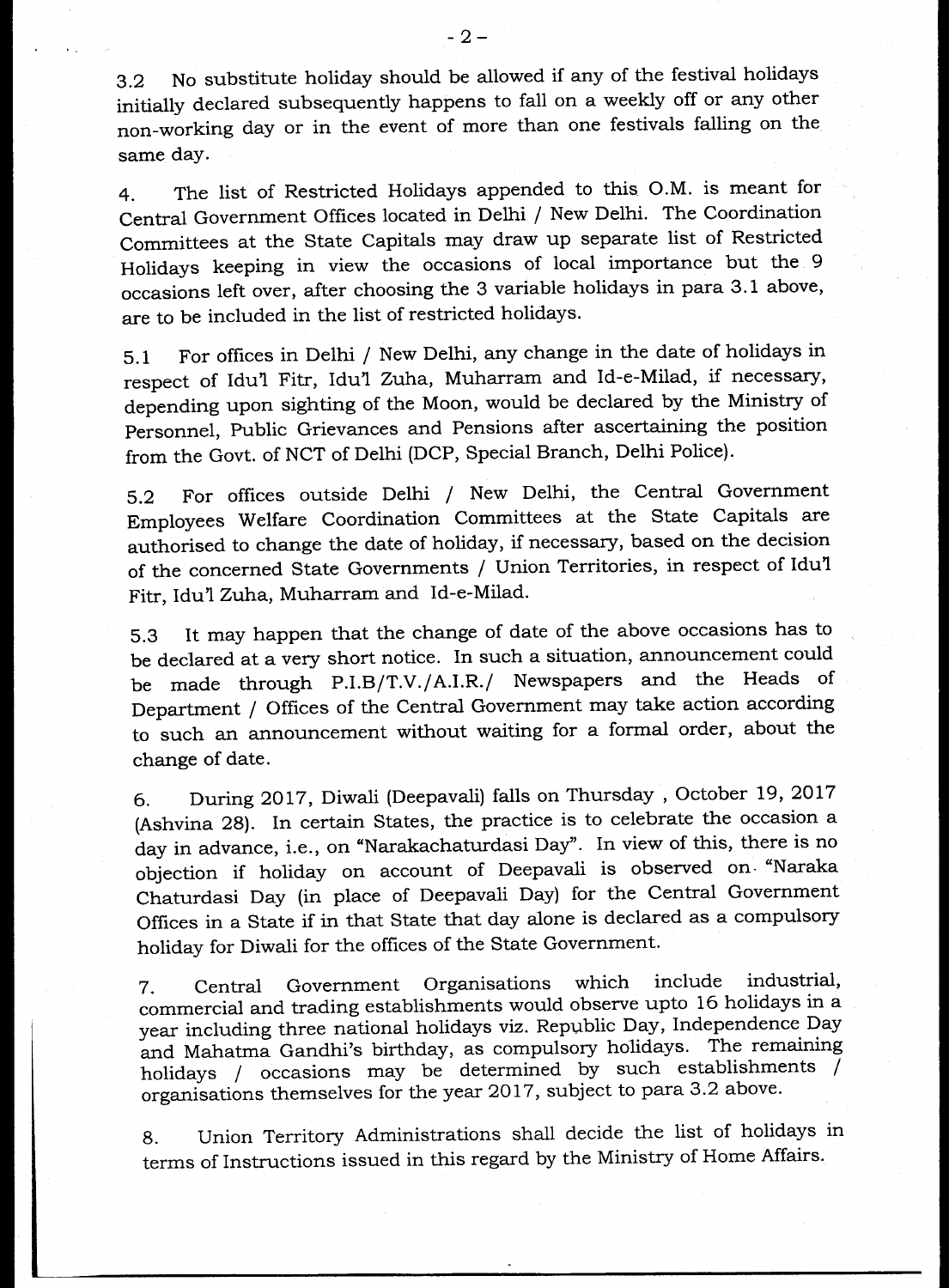9. In respect of Indian Missions abroad, the number of holidays may be notified in accordance with the instructions contained in this Department's O.M. No.12/5/2002-JCA dated 17<sup>th</sup> December, 2002. In other words, they will have the option to select 11(Eleven) holidays of their own only after including in the list, three National Holidays and Mahavir Jayanti, Id-ul-Zuha (Bakrid), Vijay Dashmi, Muharram, Guru Nanak Birthday and Miladun-Nabi(Id-e-Milad (Birthday of Prophet Mohammad) included in the list of compulsory holidays and falling on day of weekly off.

10. In respect of Banks, the holidays shall be regulated in terms of the extant instructions issued by the Department of Financial Services, Ministry of Finance.

11. Hindi version will follow.

**1:J/3** 

**(K.Sahl Kumar) Under Secretary (JCA)**  *Tt* **<sup>23040279</sup>**

#### **Encl.:** Lists of holidays

To

- 1. All Ministries/ Departments of Government of India.
- 2. UPSC/CVC/C86AG/ PMO / Lok Sabha Secretariat/ Rajya Sabha Secretariat/ President's Secretariat/Vice-President's Secretariat/ Supreme Court/ High Court/ Central Administrative Tribunal/ Election Commission of India / Minorities Commission/ National Human Rights Commission./ Central Information Commission/National Commission for Women.
- 3. All attached and subordinate offices of Ministry of Personnel, P.G. 86 Pensions.
- 4. Secretary, Staff Side, National Council (JCM), 13-C, Ferozeshah Road, New Delhi.
- 5. All Staff Side Members of the National Council (JCM).
- 6. All Staff Side Members of the Departmental Council (JCM), Ministry of
- Personnel, P.G. and Pensions.<br>Chairman / Secretaries. 7. Chairman / Secretaries, Central Government Employees Welfare Coordination Committees (As per updated list from Welfare Section).
- 8. Commisioner for Scheduled Castes /Commissioner for Scheduled Tribes.
- 9. PS to Cabinet Secretary.
- 10. Deputy Secretary (Coordination), Delhi Govt. Secretariat, I.G. Stadium, I.T.O., New Delhi.
- 11. The Manager (Store), Government of India, Forms Store, 166, Lenin Sarai, Kolkata (with 10 spare copies).
- 12. Chief Secretaries to all the State Governments / Union Territoreis.
- 13. Directorate of Advertising and Visual Publicity, PTI Building, New Delhi (with 5 spare copies)
- 14. Deputy Director (Bills), Dte. Of Printing, B-Wing, Nirman Bhavan, New Delhi (with 5 spare copies)
- 15. Positional Astronomy Centre, Block-AQ, Plot No.8 Sector-V, Salt lake, Manish Bathan, Kolkata - 700091
- 16. Facilitation Center, DOP86T (20 copies)
- 17. NIC (DOPT) with the request to place this O.M. on the Website of the Department *(www.persmin.nic. in)*
- 18. 100 Spare Copies.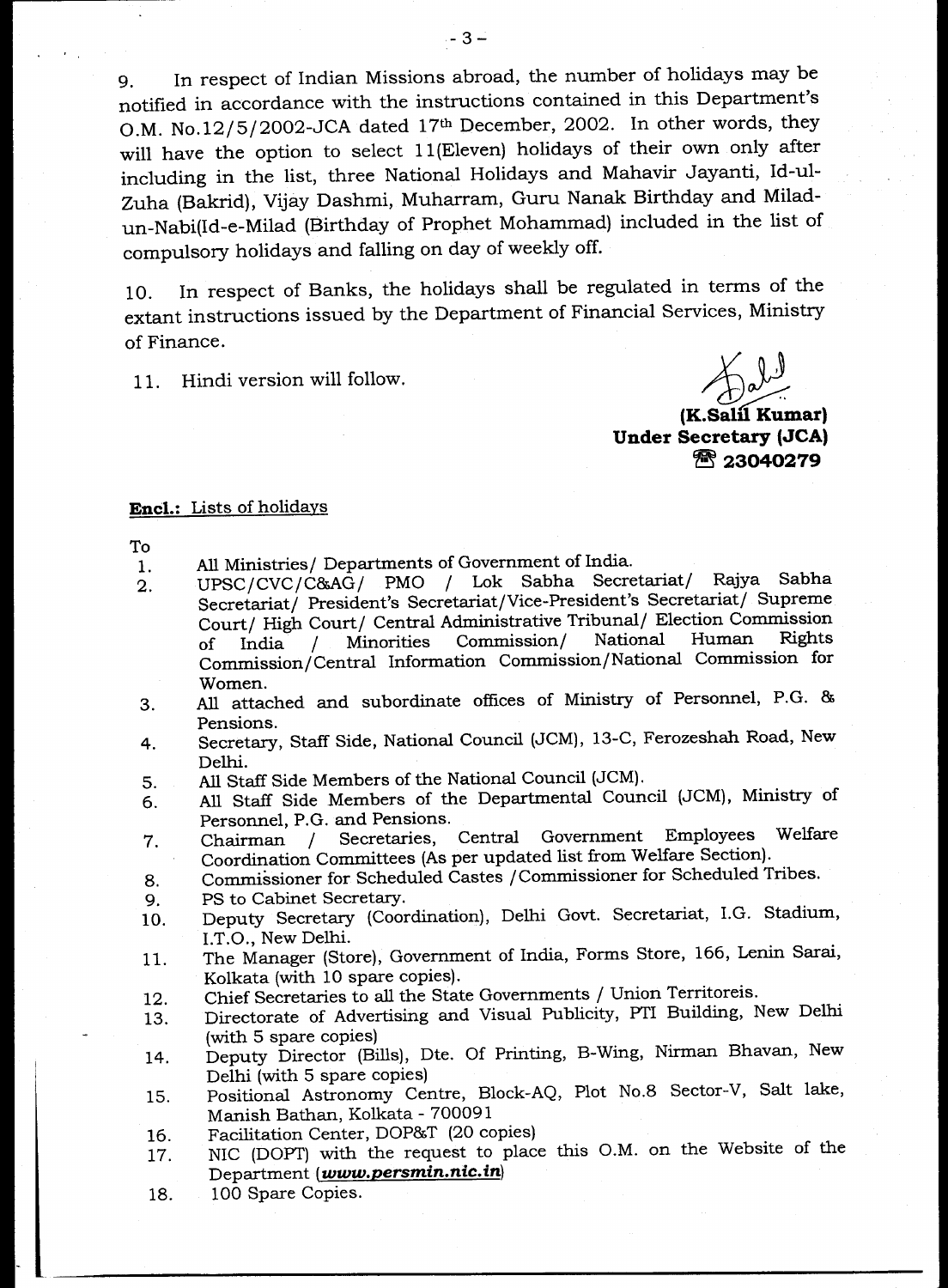# **LIST OF HOLIDAYS DURING THE YEAR 2017 FOR ADMINISTRATIVE OFFICES OF CENTRAL GOVERNMENT LOCATED AT DELHI / NEW DELHI**

| S.No. | Holiday                                                           | <b>Date</b>   |    | <b>Saka Date</b>    |        | Day       |  |
|-------|-------------------------------------------------------------------|---------------|----|---------------------|--------|-----------|--|
|       |                                                                   | 1938 SAKA ERA |    |                     |        |           |  |
| 1.    | Republic Day                                                      | January       | 26 | Magha               | 06     | Thursday  |  |
| 2.    | Maha Shivaratri                                                   | February      | 24 | Phalguna            | 05     | Friday    |  |
|       |                                                                   |               |    | 1939 SAKA ERA       |        |           |  |
| 3.    | Holi                                                              | March         | 13 | Phalguna            | 22     | Monday    |  |
| 4.    | Ram Navami                                                        | April         | 04 | Chaitra             | 14     | Tuesday   |  |
| 5.    | Mahavir Jayanti                                                   | April         | 09 | Chaitra             | 19     | Sunday    |  |
| 6.    | Good Friday                                                       | April         | 14 | Chaitra             | 24     | Friday    |  |
| 7.    | Buddha Purnima                                                    | May           | 10 | Vaisakha            | 20     | Wednesday |  |
| 8.    | Idu'l Fitr                                                        | June          | 26 | Ashadha             | 05     | Monday    |  |
| 9.    | Independence day                                                  | August        | 15 | Sravana             | 24     | Tuesday   |  |
| 10.   | Id-ul-Zuha(Bakrid)                                                | September     | 02 | <b>Bhadra</b>       | $11 -$ | Saturday  |  |
| 11.   | Dussehra                                                          | September     | 30 | Asvina              | 08     | Saturday  |  |
| 12.   | Muharram                                                          | October       | 01 | Asvina              | 09     | Sunday    |  |
| 13.   | Mahatma Gandhi's<br>Birthday                                      | October       | 02 | Asvina              | 10     | Monday    |  |
| 14.   | Diwali (Deepavali)                                                | October       | 19 | Asvina              | 28     | Thursday  |  |
| 15.   | Guru Nanak's Birthday                                             | November      | 04 | Kartika             | 13     | Saturday  |  |
| 16.   | Milad-un-Nabi or Id-e-<br>Milad (birthday of Prophet<br>Mohammad) | December      | 02 | Agrahayana          | 11     | Saturday  |  |
| 17.   | Christmas Day                                                     | December.     | 25 | Pausha <sup>®</sup> |        | 04 Monday |  |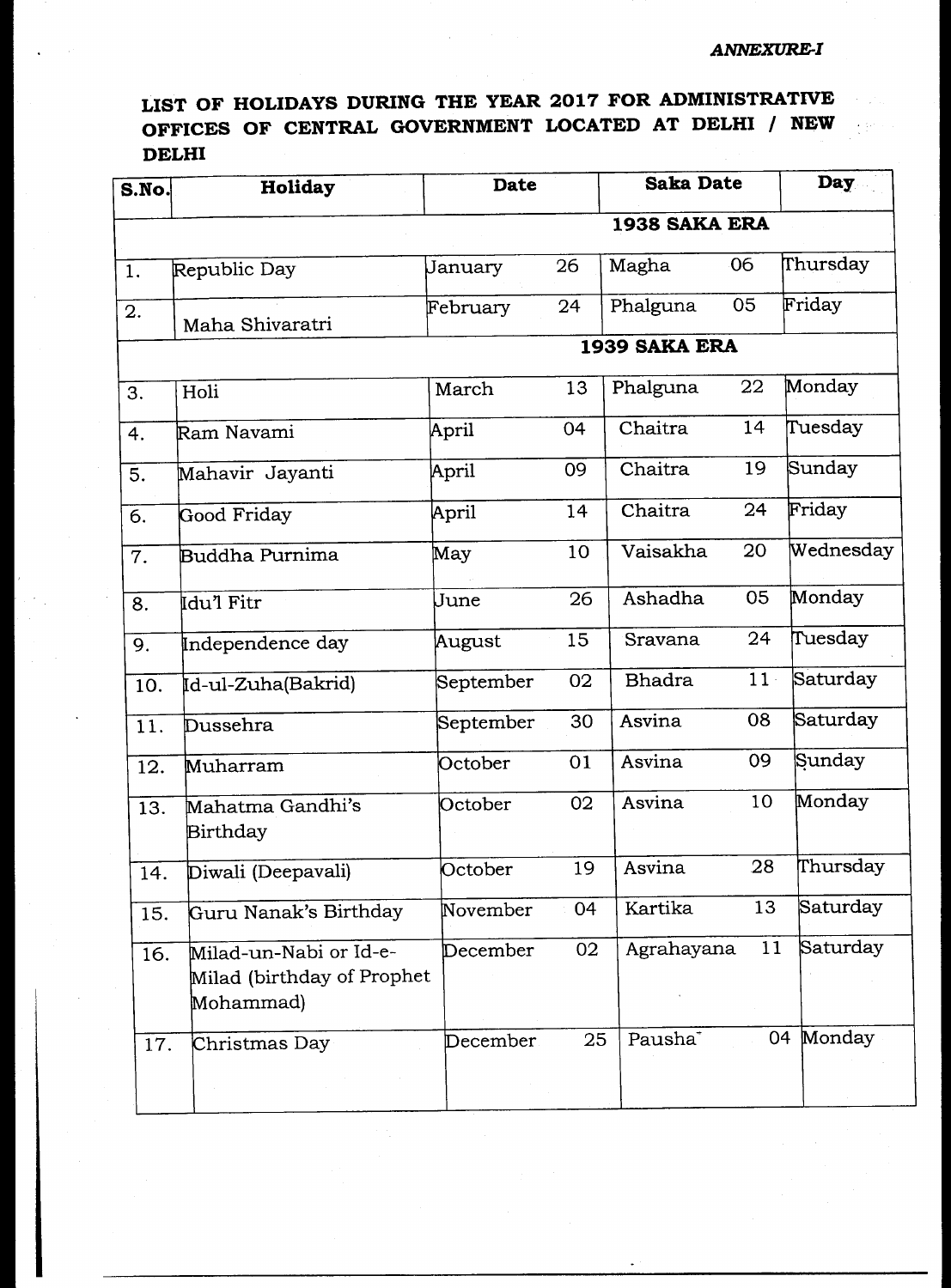## **ANNEXURE-II**

# **LIST OF RESTRICTED HOLIDAYS DURING THE YEAR 2017 FOR ADMINISTRATIVE OFFICES OF CENTRAL GOVERNMENT LOCATED AT DELHI / NEW DELHI**

| S.No             | <b>Date</b><br><b>Holiday</b>                    |               |    | <b>Saka Date</b> |    | Day       |  |  |
|------------------|--------------------------------------------------|---------------|----|------------------|----|-----------|--|--|
|                  | SAKA ERA 1938                                    |               |    |                  |    |           |  |  |
| $\overline{1}$ . | New Year's Day                                   | January       | 01 | Pausha           | 11 | Sunday    |  |  |
| 2.               | Guru Govind Singh's<br><b>Birthday</b>           | January       | 05 | Pausha           | 15 | Thursday  |  |  |
| 3.               | Makar Sankranti                                  | January       | 14 | Pausha           | 24 | Saturday  |  |  |
| 4.               | Pongal                                           | January       | 14 | Pausha           | 24 | Saturday  |  |  |
| 5.               | <b>Basant Panchami</b>                           | February      | 01 | Magha            | 12 | Wednesday |  |  |
|                  | /Sri Panchami                                    |               |    |                  |    |           |  |  |
| б.               | Guru Ravidas's Birthday                          | February      | 10 | Magha            | 21 | Friday    |  |  |
| 7.               | Shivaji Jayanti                                  | February      | 19 | Magha            | 30 | Sunday    |  |  |
| 8.               | Swami Dayananda<br>Saraswati Jayanti             | February      | 21 | Phalguna         | 02 | Tuesday   |  |  |
| 9.               | Holika Dahan/Dolyatra                            | March         | 12 | Phalguna         | 21 | Sunday    |  |  |
|                  |                                                  | Saka Era 1939 |    |                  |    |           |  |  |
| 10.              | Chaitra Sukladi/Gudi<br>Padava/Ugadi/Cheti Chand | March         | 28 | Chaittra         | 07 | Tuesday   |  |  |
| 11.              | Hazarat Ali's Birthday                           | April         | 11 | Chaitra          | 21 | Tuesday   |  |  |
| 12.              | Vaisakhi/Vishu                                   | April         | 13 | Chaitra          | 23 | Thursday  |  |  |
| 13.              | Mesadi                                           | April         | 14 | Chaitra          | 24 | Friday    |  |  |
| 14.              | Vaisakhadi(Bengal) / Bahag<br>Bihu (Assam)       | April         | 15 | Chaitra          | 25 | Saturday  |  |  |
| 15.              | Easter Sunday                                    | April         | 16 | Chaitra          | 26 | Sunday    |  |  |
| 16.              | Guru Rabindranath's<br>birthday                  | May           | 09 | Vaisakha         | 19 | Tuesday   |  |  |
| 17.              | Jamat-Ul-Vida                                    | June          | 23 | Ashadha          | 02 | Friday    |  |  |
| 18.              | Rath Yatra                                       | June          | 25 | Ashadha          | 04 | Sunday    |  |  |
| 19.              | Raksha Bandhan                                   | August        | 07 | Sravana          | 16 | Monday    |  |  |